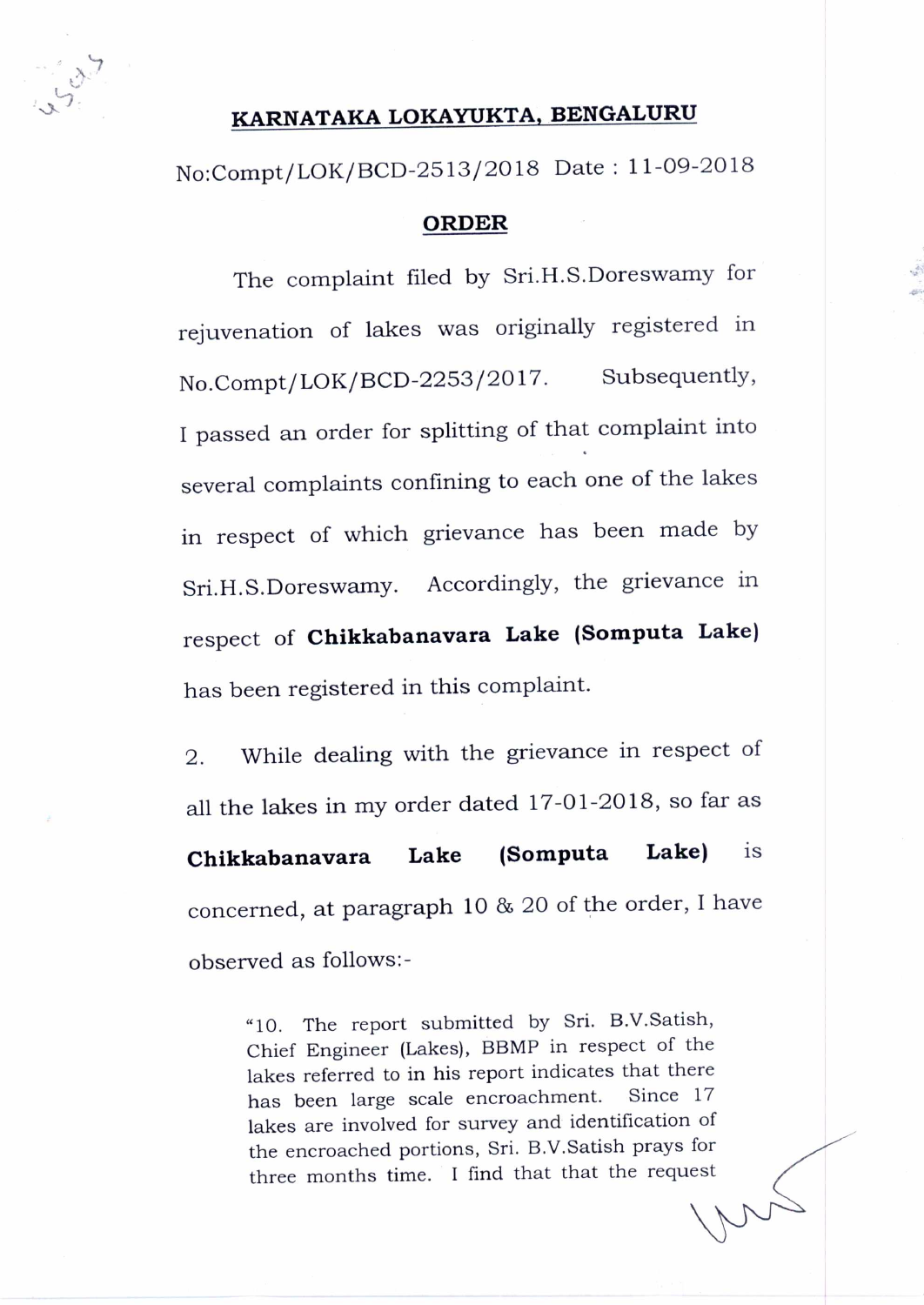made is fair and reasonable. In the facts and circumstances of the case, three months time is granted to get all the 17/18 lakes referred to in his report surveyed and identified with reference to the encroachment made. It is also needless to point out that after survey and identification of the encroachment, the effective steps are required be taken by the BBMP to protect the lake from further encroachment and to prevent discharge of effluent substance and for the purpose of rejuvenating the said lakes"

"20. Sri. B.V.Satish, Chief Engineer has also agreed that by the next date of hearing, he will also submit a detailed project report indicating as to how each one of the lakes which are within the jurisdiction of Bruhat Bengaluru Mahanagara Palike referred to above, can be developed. The said statement is placed on record. All the authorities referred to above are required to file a status report with regard to the steps taken by the next date of hearing positively."

3. It is noticed that, so far as **Chikkabanavara Lake (Somputa Lake)** is concerned, further report regarding the action taken by the respondents has not been placed in the present complaint. It is noticed by me that, after splitting up of this case, notice to the respondents of this newly registered case has not been issued.

4. Having regard to the facts and circumstances of the case, I am of the view that, apart from the